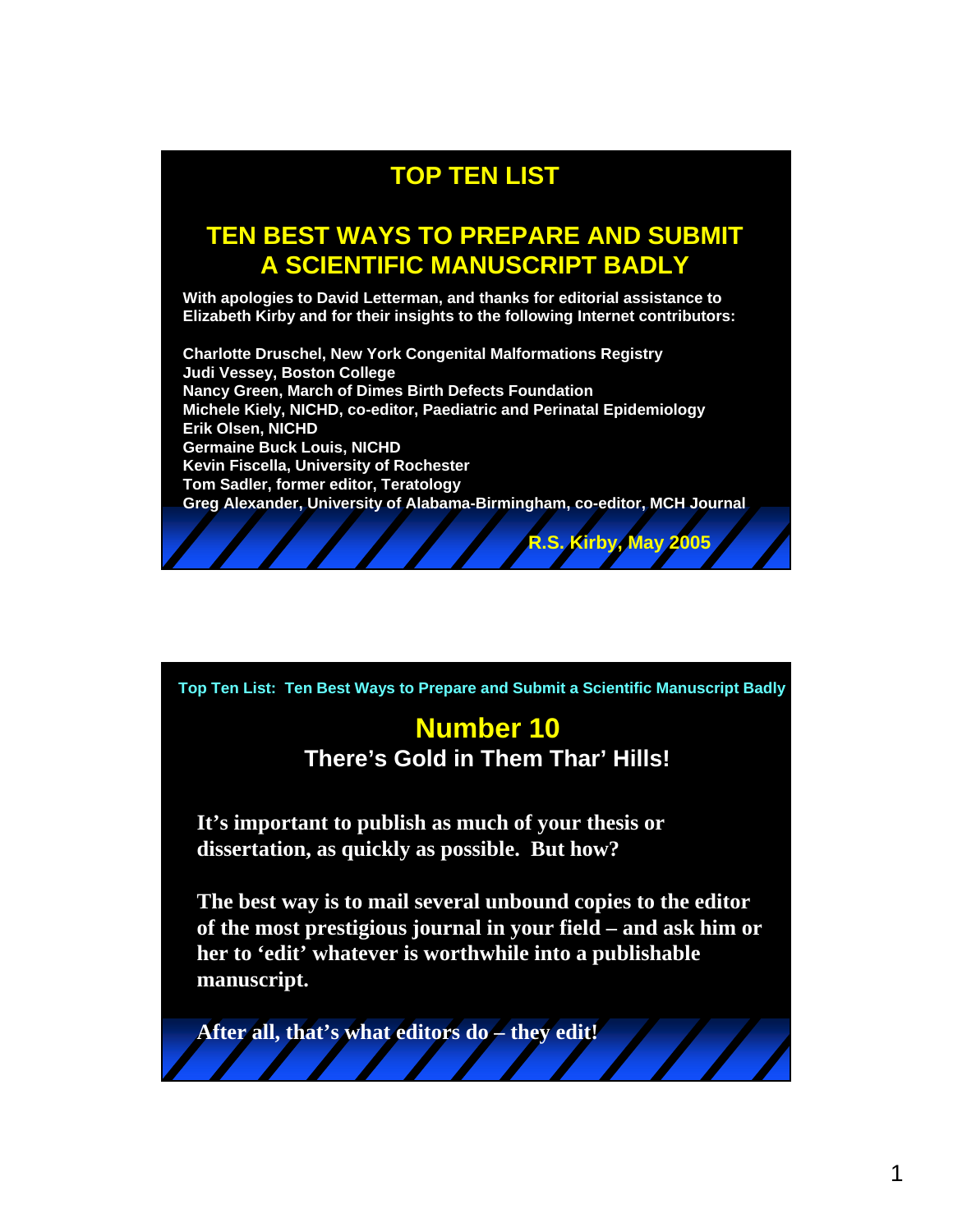**Top Ten List: Ten Best Ways to Prepare and Submit a Scientific Manuscript Badly**

**Number 9 One Size Fits All**

**All journal manuscript preparation and submission requirements are exactly the same.**

**Corollary: all journals are interested in the same types of material, regardless of their names or the topics of previously published contents.**



**Top Ten List: Ten Best Ways to Prepare and Submit a Scientific Manuscript Badly**

## **Number 8**

**When Narcissus Looks for the Best, What Does He See?**

**All papers submitted to the most prestigious journals have an equal chance of acceptance. Science, Nature, JAMA and New England Journal of Medicine are especially interested in:**

 $\frac{1}{1}$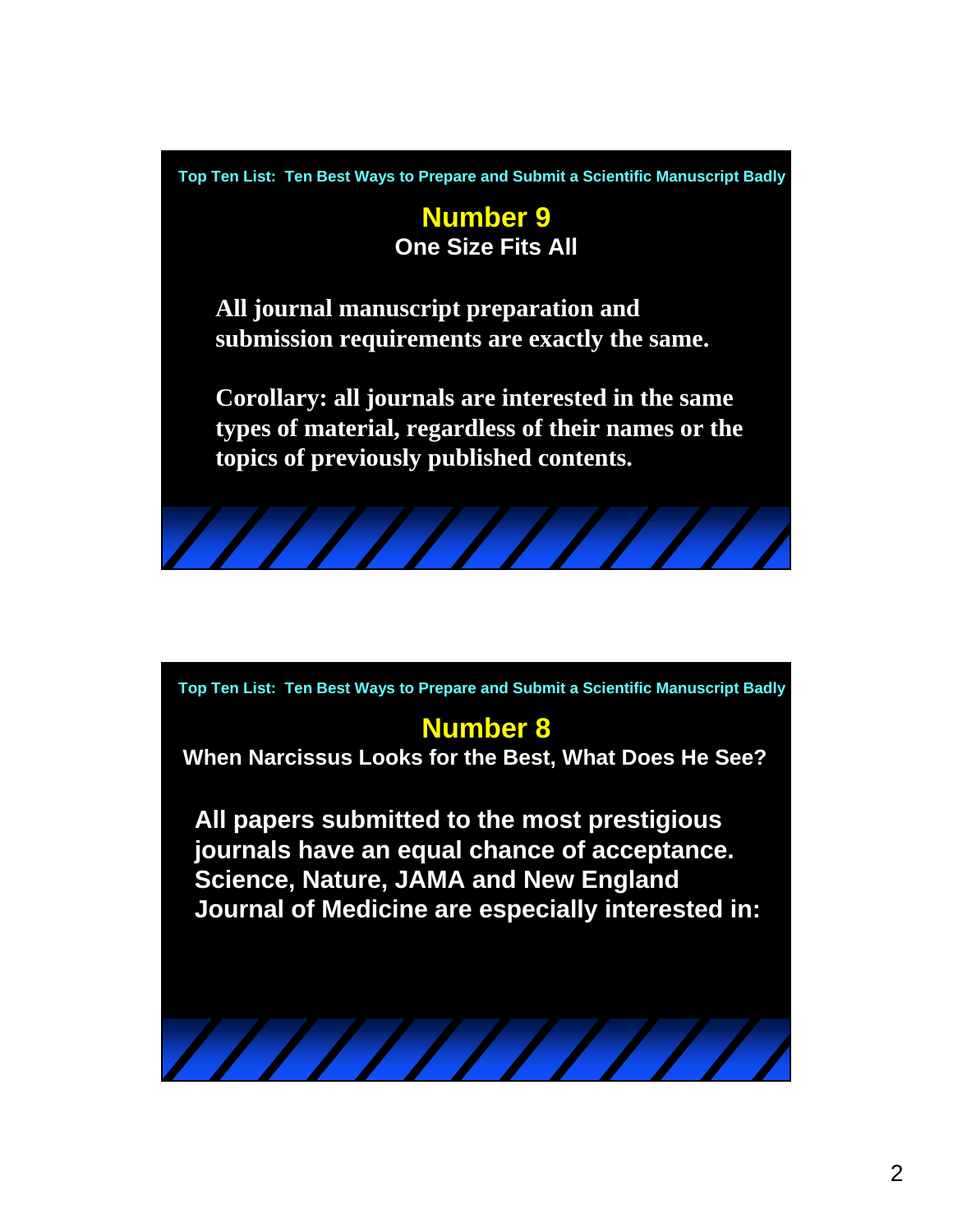

**Top Ten List: Ten Best Ways to Prepare and Submit a Scientific Manuscript Badly**

# **Number 7**

**Living in a Sound Byte World**

**Avoid providing irrelevant details in your manuscript. No one is interested in details concerning data sources, sample size and power calculations, operational definitions for key variables, or the rationale for selecting the statistical methods you used.**

**If these are important to anyone, they can always contact you by email.**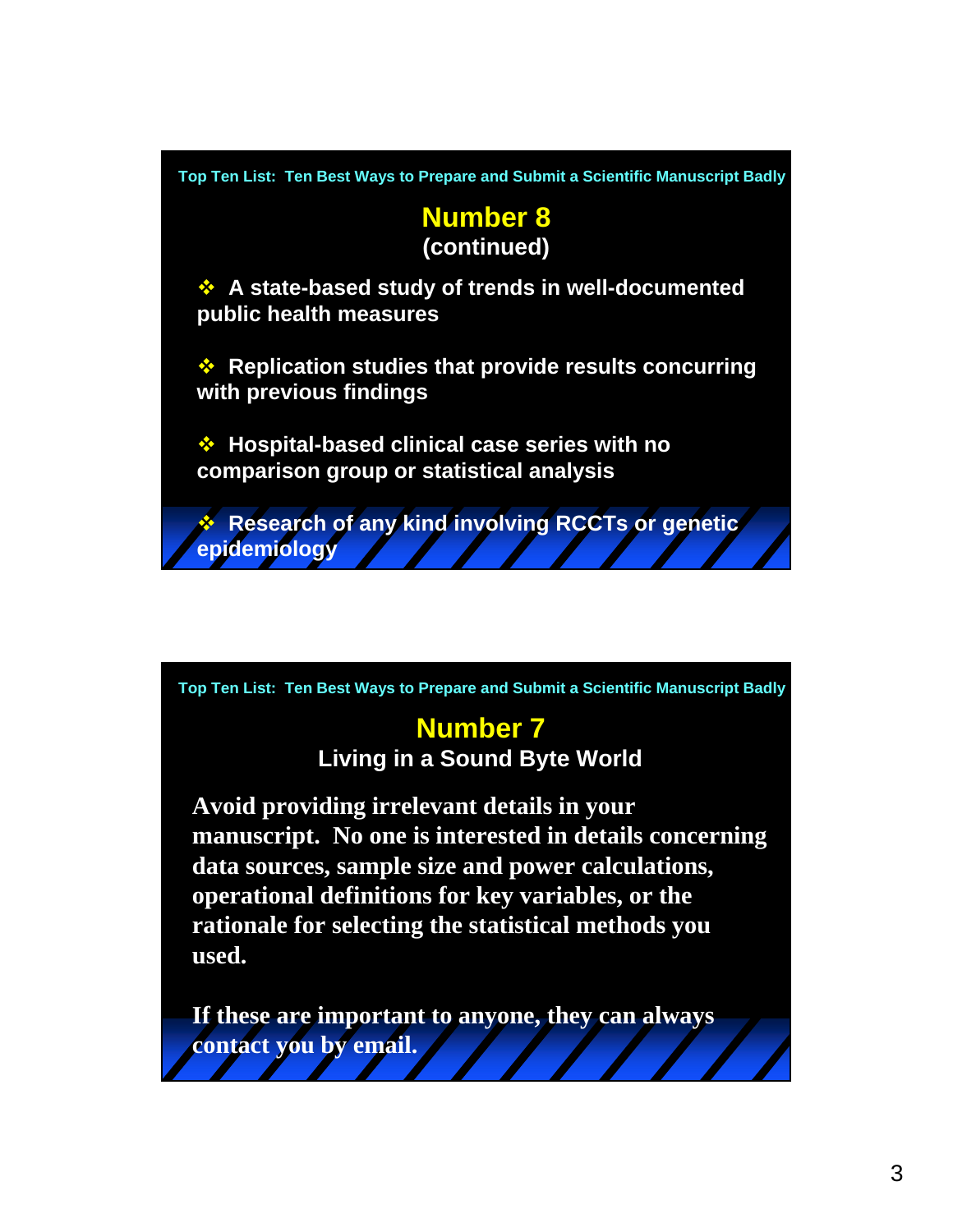**Include as many tables and graphics as possible, taking care to follow the suggestions in the Top Ten List on 'Bad Data Graphics'. Some helpful hints: Create graphics in color with non-white background, so that no one can differentiate trends even with a legend** *<b><del>❖</del>* Use 3-D wherever possible **Graph everything, even when there are only two or three pieces of data Make sure tables and graphs cannot be understood unless they are part of the published paper. Number 6 Every Picture Tells a Story, Don't It Top Ten List: Ten Best Ways to Prepare and Submit a Scientific Manuscript Badly**

**Top Ten List: Ten Best Ways to Prepare and Submit a Scientific Manuscript Badly**

# **Number 5**

#### **Persistence is Futile**

**If you send your manuscript to one journal and it is rejected for whatever reasons, give up. No other journal will want to publish it either.**

**If you do have the temerity to resubmit your work after a few years have passed, you needn't update the references or discussion. No new studies on your topic will have been done since you did yours.**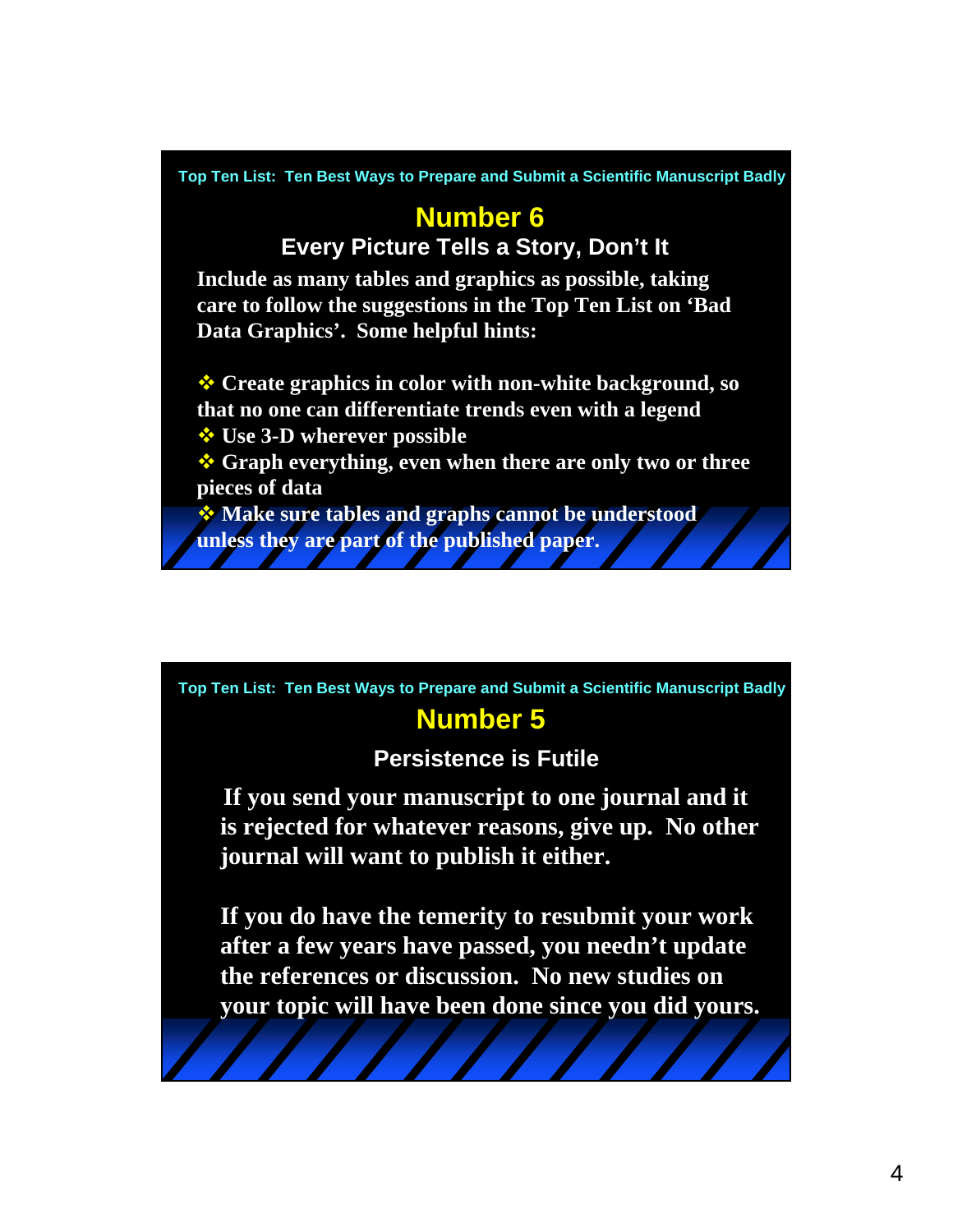**Top Ten List: Ten Best Ways to Prepare and Submit a Scientific Manuscript Badly**

### **Number 4**

**Who's on First, What's on Second?**

**No one has ever done research in your field prior to your arrival on the international scene. In fact, it is so unlikely that anyone has ever had a similar research hypothesis that you can state with confidence:**

**"To our knowledge, our study is the first to examine the hot tub usage patterns of left-handed undulates transitioning from northern to southern hemispheric residence"**

**After all, if you can't find any other literature in a 45 second PubMed search using only a single primary MESH keyword,** 

**it's never been done!**

#### **Number 3 Top Ten List: Ten Best Ways to Prepare and Submit a Scientific Manuscript Badly**

#### **How Thick is an Elephant's Hide?**

**Peer reviewer comments and criticisms are just helpful suggestions. Most peer reviewers are more interested in seeing their own work published than in advancing the science of the field.**

**So, feel free to ignore any comments you don't like – and if one journal rejects your manuscript, just submit it, as is, to another journal. Chances are good that the second journal will send it to the same peer reviewer, but it's well known that peer reviewers have very poor memories.**